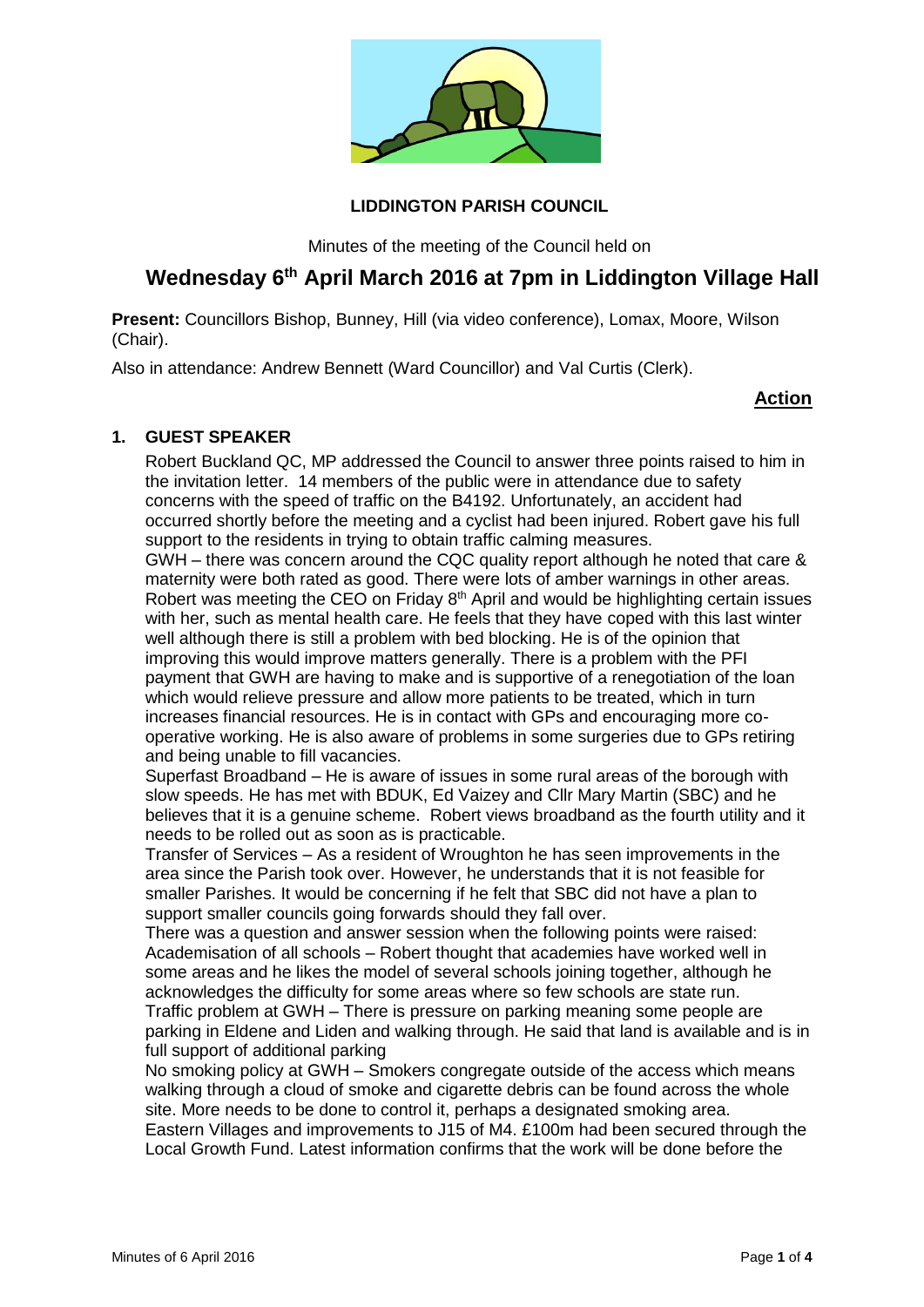end of the decade. J15 is an important junction and the problems of rat running through the village will be addressed.

# **6. PUBLIC SESSION**

Due to the large number of residents present and Robert Buckland it was agreed to bring item 13. Speed of traffic using the B4192 forward.

# **13. SPEED OF TRAFFIC USING THE B4192**

Tessa Lanstein spoke on behalf of Helen Pancott who had distributed a flyer around the village. Children and the elderly were finding it difficult to cross the B4192 safely. Traffic coming from Aldbourne was driving too fast. Excess speed was also being used when turning right into The Street. The residents asked the Parish Council to help with getting the speed limit reduced and/or traffic calming measures being installed along with addressing the speed of traffic in The Street. Drivers coming down the hill into the village were unaware of the blind, staggered junction just over the summit. Residents were aware that chicanes had made a difference in Baydon, Pinehurst and Tadpole Lane, Blunsdon. The Parish Council confirmed that Suzanne Coles or one of the Traffic Team from SBC had been asked to attend but no-one was available due to the short notice given. They would be invited to attend a future meeting. The Council agreed that some form of physical obstruction was necessary.

It was proposed to arrange a meeting with Cllr Toby Elliott (SBC, Cabinet Member for Communities and Strategic Planning) and Highways officers to review possible improvements.

#### **2. APOLOGIES**

No apologies received as all members of the Council were in attendance.

## **3. DECLARATIONS OF INTEREST**

Cllr Lomax declared an interest as Parish Council's representative on the Village Hall committee. Cllr Hill declared an interest as she is now a member of the Village Hall committee.

## **4. MINUTES OF PREVIOUS MEETING**

**Resolved:** Minutes of the Full Council meeting held on 2nd March 2016 were approved and signed as a true record.

#### **5. MATTERS ARISING**

Cllr Moore advised that arrangements for the Queen's 90th birthday celebrations were going well. With regards to providing commemorative mugs for the children from the village, it was impossible to identify how many children lived in the village accurately. It had also been difficult to identify reasonably priced mugs.

Cllr Lomax advised that the tree in Purley road had now been removed completely by SSC.

The Clerk distributed a spreadsheet with details of what historical documents regarding Liddington parish Council were held by Wiltshire & Swindon History Centre.

#### **7. PLANNING MATTERS**

**(a) Application:** S/15/1958 - amended **Location:** 6 The Street, Liddington **Proposal:** Demolition of existing dwelling and erection of 2no. detached dwellings and associated works **Resolved**: that the following comment be submitted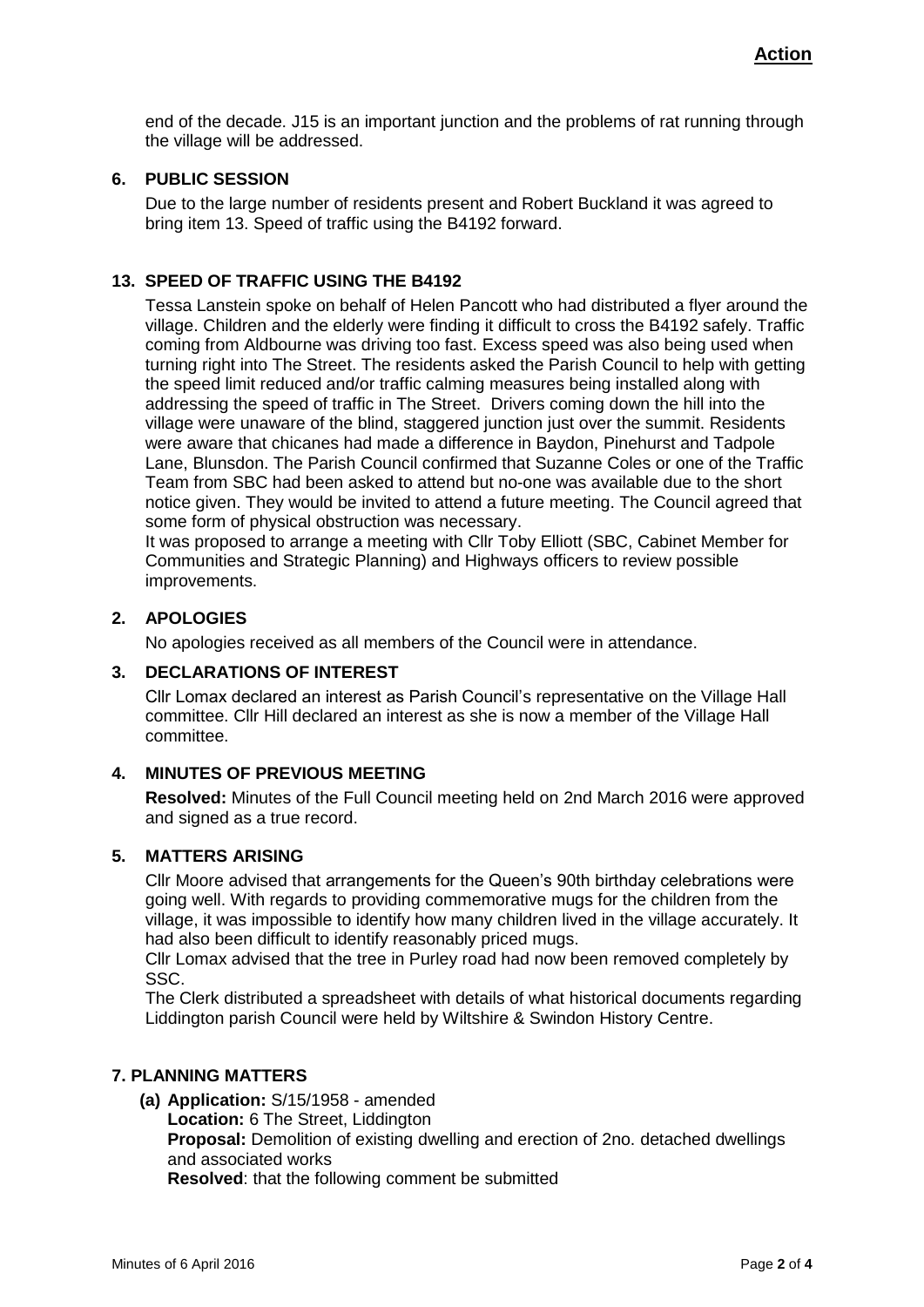At its meeting on 6<sup>th</sup> April 2016, Liddington Parish Council agreed that it would like the following additional comments to be made:

- 1. The Parish Council totally endorses the comments made by Dr Chinthapalli and other neighbours.
- 2. The submitted application and subsequent revised details do not give full details of what we understand is happening. This comment is based on information received from direct neighbours that have traded land with Mr Graham to enable him to increase the car parking.
- 3. The road is the main entrance into the village and a bus route.
- 4. The road is used for parking by visitors to the Church and Village Hall when the adjoining car park is full. Numerous vehicles park half way across the pavement making it difficult for prams, buggies, wheel chairs and mobility scooters to pass easily and on many occasions they have to go on to the road to pass them.

Our original recommendation that the applicant be advised that a new application for one house and with the access and parking arrangements properly set out might be considered favourably, still stands

# **8. WARD COUNCILLOR REPORT**

There was no Ward Councillor's report.

## **9. VILLAGE MATTERS**

- **(a) To agree tasks for the Lengthsman to undertake this month** no tasks were agreed.
- **(b) To further determine if the Parish Council wishes to explore potential services transfers from the Borough Council** – an interesting and informative meeting was held with two officers from SBC. The Council will now explore adopting some areas and work to transitioning completely in April 2017.

#### **10. FINANCE**

#### **(a) Invoices**

It was **resolved** to approve payment of the following:

- Clerks Remuneration February & March 2016 £250.00
- Administration payment & mileage expenses February & March 2016 £43.90
- WALC Clerk's Training 23 March 2016 £54.00
- Liddington Village Hall Invoice 016/8002 Room hire 15 March £3.00

## **(b) Internal Auditor**

It was **resolved** not to appoint an internal auditor at this moment in time.

## **11. CODE OF CONDUCT**

Cllr Moore proposed adopting Swindon Borough Council's Code of Conduct. The proposal was seconded by Cllr Bunney and agreed unanimously.